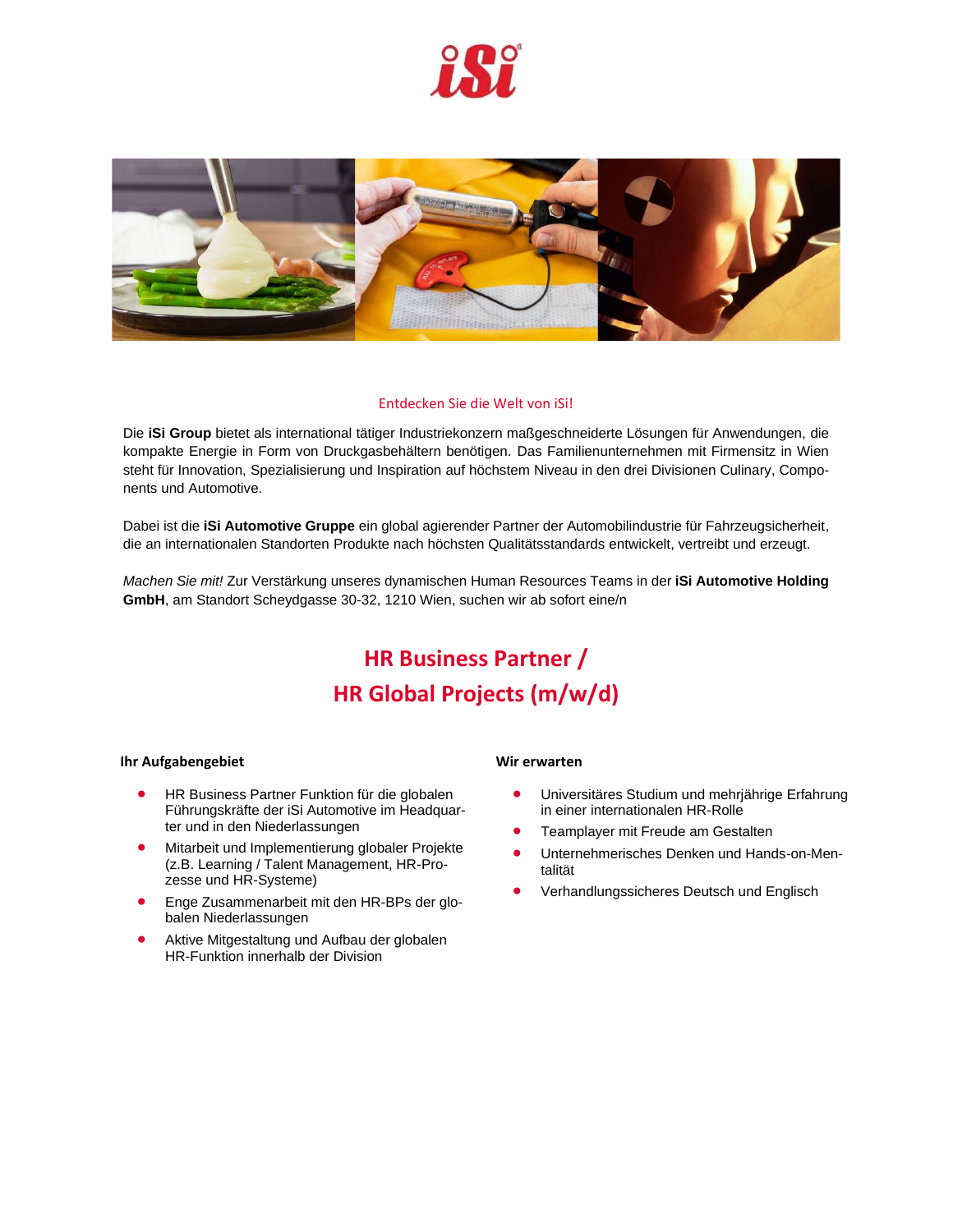# **Wir bieten**

Es erwartet Sie eine globale HR-Rolle, die erstmalig zur Besetzung gelangt und daher sehr viel Gestaltungsspielraum bietet in einem erfolgreichen Familienunternehmen mit gutem Arbeitsklima. Für diese Position auf Basis einer Vollzeitbeschäftigung bieten wir ein Monatsbruttogehalt von mindestens EUR 3.680,73 lt. KV für die Metalltechnische Industrie (FMTI) mit Bereitschaft zur Überbezahlung bei entsprechender Erfahrung und Qualifikation.

Zusätzlich bieten wir Ihnen umfangreiche Benefits wie Mitarbeiterrabatte und -vergünstigungen, vergünstigter Parkplatz / gestütztes Öffi-Ticket, Kantine mit gestützten Mahlzeiten, gratis Heißgetränke, Betriebsarzt, Gesundheitsmaßnahmen, Mitarbeiterevents etc.

Wir freuen uns auf Ihre aussagekräftigen Bewerbungsunterlagen vorzugsweise per E-Mail an [bewerbung.automo](mailto:bewerbung.automotive.vienna@isi.com)[tive.vienna@isi.com](mailto:bewerbung.automotive.vienna@isi.com) oder schriftlich an iSi Automotive Holding GmbH, zH Human Resources, Scheydgasse 30-32, 1210 Wien - und besuchen Sie uns auf [www.isi.com](http://www.isi.com/)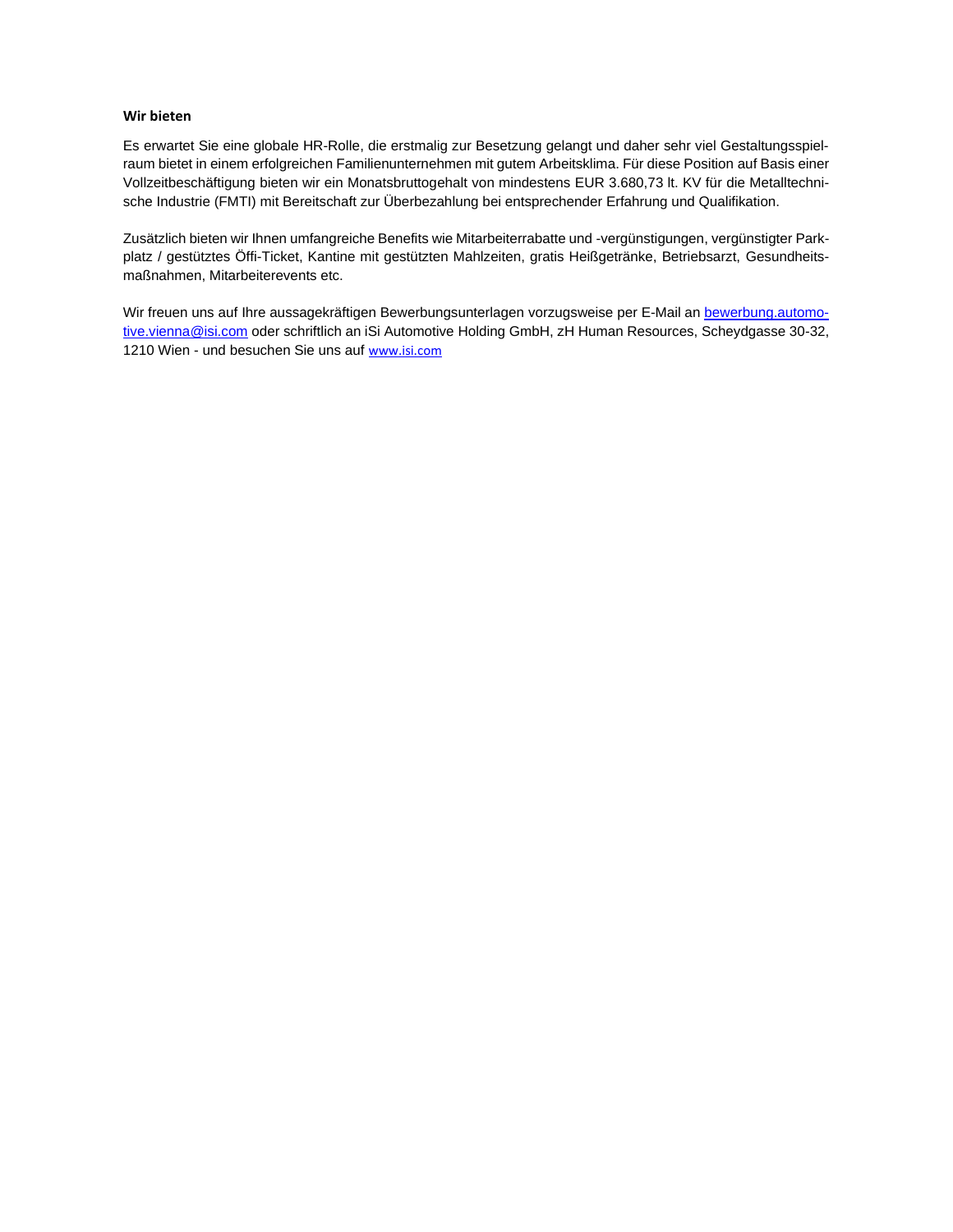



## Discover the world of iSi!

As an internationally active industrial group, the iSi Group offers customized solutions for applications that require compact energy in the form of pressurized gas containers. The family-owned company with headquarters in Vienna stands for innovation, specialization and inspiration at the highest level in the three divisions Culinary, Components and Automotive.

In this context, the iSi Automotive Group is a globally active partner of the automotive industry for vehicle safety, which develops, distributes and manufactures products to the highest quality standards at international locations.

*Join us!* To strengthen our dynamic Human Resources team at iSi Automotive Holding GmbH, located at Scheydgasse 30-32, 1210 Vienna, we are looking for a

# **HR Business Partner / HR Global Projects (f/m/d)**

### **area of responsibility**

- HR Business Partner function for the global executives of iSi Automotive at the headquarters and in the subsidiaries
- Collaboration and implementation of global HR projects (e.g. Learning / Talent Management, HR processes and HR systems)
- Close cooperation with the HR-BPs of the global subsidiaries
- Active participation and development of the global HR function within the division

#### **expectation**

- University degree and several years of experience in an international HR role
- Team player and innovative thinker
- Entrepreneurial thinking and hands-on mentality
- Fluent in English, preferably also in German